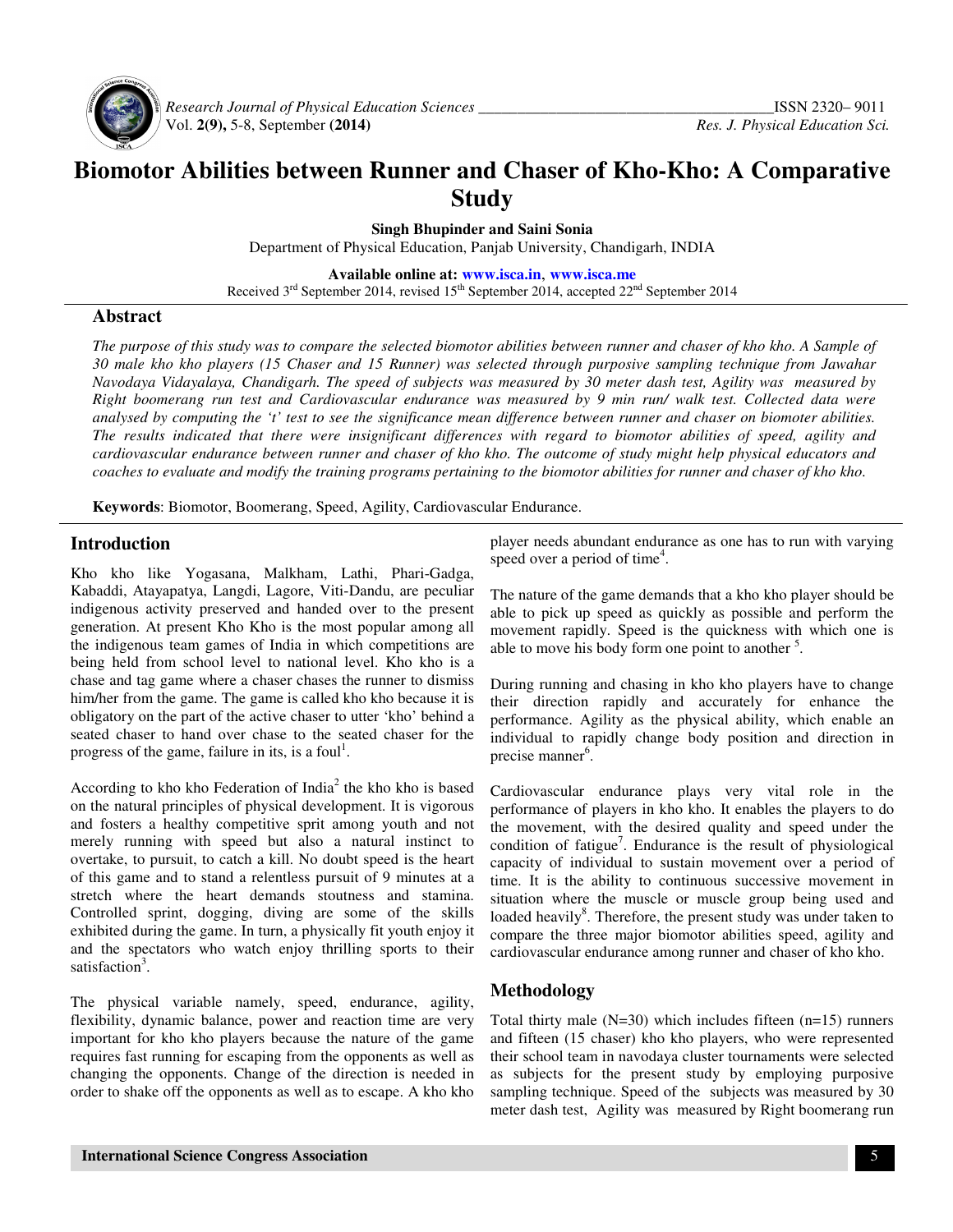test and cardiovascular endurance was measured by 9 min run/ walk test. Collected data was analysed by computing the 't' test to see the significance of mean differences between runner and chaser on these three selected biomotor abilities i.e. speed, agility and cardiovascular endurance.

## **Results and Discussion**

**Results:** The results with regard to the selected biomotor abilities i.e. speed, agility and cardiovascular endurance between runners and chaser has been presented in tables below.

Table -1 explained the mean value of runner was found to be 5.56 with standard deviation of 0.67. Whereas, mean value of chaser was recorded as 5.69 with standard deviation 0.49.The mean difference was observed as .12. The standard error difference of mean was found .22. The obtained 't' value was 0.56. Results showed insignificant mean differences between runner and chaser with regard to the variable speed as the obtained 't' value of 0.56 was not found to be statistically significant at .05 level. The comparison of mean scores of both the groups has been presented graphically in figure-1.

Table -2 explained the mean value of runner was found to be 12.95 with standard deviation of 0.52. Whereas, mean value of chaser was recorded 14.19 with standard deviation of 2.91. The mean difference was observed 1.24. The standard error difference of mean was found .76. The obtained 't' value was 1.62. Results showed insignificant mean differences between runner and chaser with regard to agility as the obtained 't' value of 1.62 was not found to be statistically significant at .05 level. The comparison of mean scores of both the groups has been presented graphically in figure-2.

Table -3 explain that the mean value of runner were found to be 1.77 with standard deviation of 0.43 where as mean value of chaser were recorded 1.93 with standard deviation of 0.25. The mean difference was observed .16. The standard error difference of mean was found 0.13. The obtained 't' value was 1.256. Results showed insignificant mean differences between runner and chaser with regard to cardiovascular endurance as the obtained 't' value of 0.56 was not found to be statistically significant at .05 level. The comparison of mean scores of both the groups has been presented graphically in figure-3.

| Table-1                                                                                             |  |  |  |  |  |  |
|-----------------------------------------------------------------------------------------------------|--|--|--|--|--|--|
| Significance of difference between runner and chaser with regard to the biomotor ability i.e. speed |  |  |  |  |  |  |

| <b>Variable</b><br>$ -$ | Groups | . . | Mean         | <b>SD</b>              | MD | <b>SEDM</b>    | 64' |
|-------------------------|--------|-----|--------------|------------------------|----|----------------|-----|
| Speed                   | Runner | --  | $-7$<br>5.56 | r <del></del><br>. U . |    | n n<br>$\cdot$ | .00 |
|                         | Chaser |     | 5.69         | 40                     |    |                |     |



 $t_{0.05}(28)=2.05$ 

## **Figure-1**

#### **Graphical representation of mean scores between runner and chaser with regard to the biomotor ability i.e. speed**

**Table-2**

**Significance of difference between runner and chaser with regard to the biomotor ability i.e. agility** 

| <b>Variable</b><br>- 7 | Groups           |                | Mean                  | <b>SD</b>            | MD<br>17 L.D   | <b>SEMD</b>     | 64'  |
|------------------------|------------------|----------------|-----------------------|----------------------|----------------|-----------------|------|
| Agility                | Kunner           | $\overline{ }$ | 12.95<br>14.JJ        | $\epsilon$<br>$\sim$ | $\sim$<br>1.24 | $\sim$<br>. 7 U | 1.V4 |
|                        | $\sim$<br>Chaser | <b>⊥ ◡</b>     | $\lambda$ 10<br>14.19 | 201<br>$\sim \sim$   |                |                 |      |

 $t_{0.05}$  (28)=2.05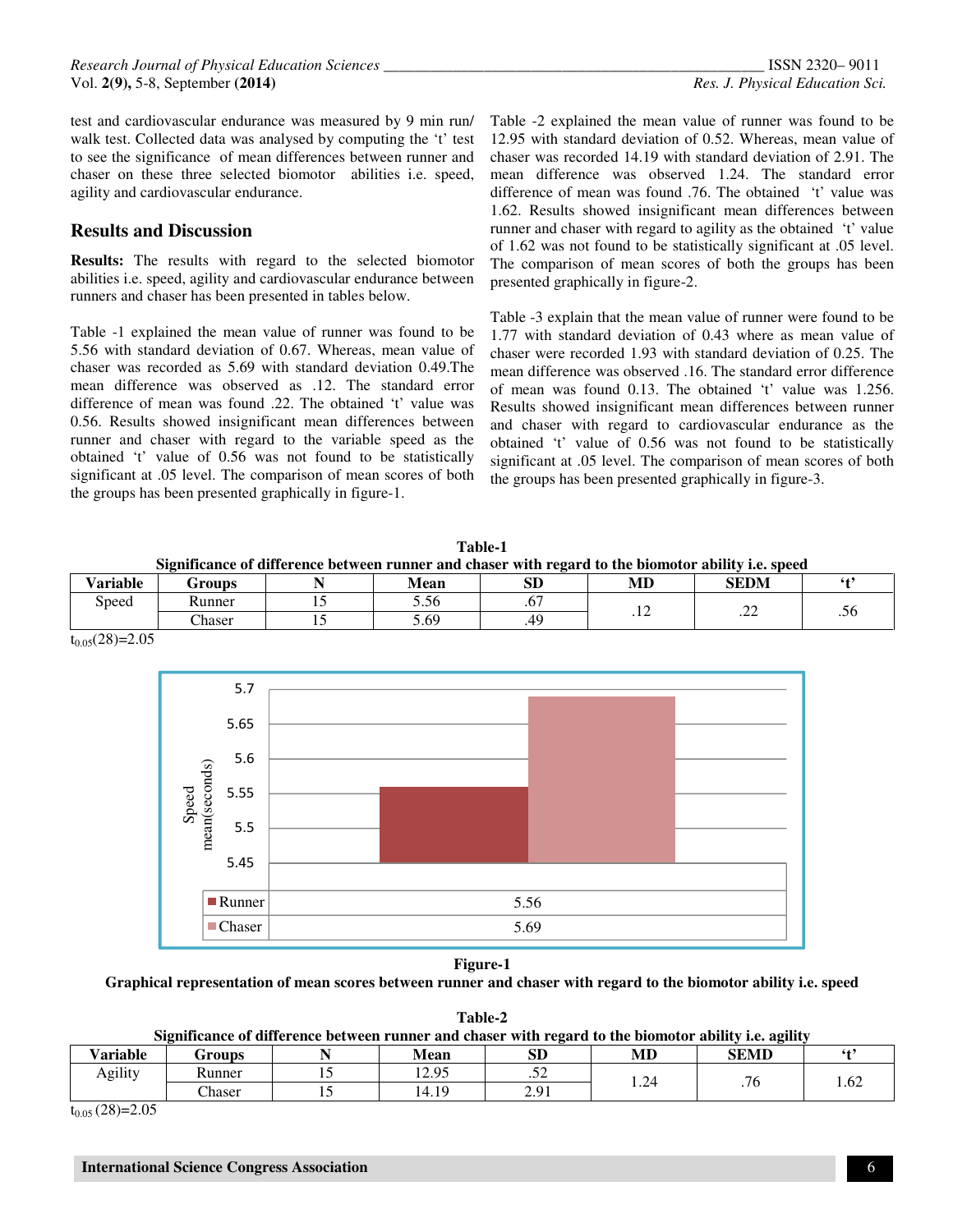

#### **Figure-2**

**Graphical representation of mean scores between runner and chaser with regard to the biomotor ability i.e. agility** 

**Table-3 Significance of difference between runner and chaser with regard to the biomotor ability i.e. cardiovascular endurance** 

| Variable       | <b>Groups</b> |   | Mean                          | ${\bf SD}$ | MD                   | SEMD           |       |
|----------------|---------------|---|-------------------------------|------------|----------------------|----------------|-------|
| ardıovascular_ | Runner        |   | $\overline{\phantom{a}}$<br>. | .          | ⌒<br>- 11 -<br>U. 16 | $\sim$<br>∪.⊥J | 1.256 |
| endurance      | haser         | … | $^{\Omega}$<br>1. <i></i>     | $\sim$     |                      |                |       |

 $t_{0.05}$  (28)=2.05





### **Graphical representation of mean scores between runner and chaser with regard to the biomotor ability i.e. cardiovascular endurance**

**Discussion:** It is evident from above findings that insignificant differences were found with regard to selected biomotor variables i.e. speed, agility and cardiovascular endurance between runner and chaser of kho kho. The outcome of result might be due the nature of game in which runners as well as chasers have to interchange their role during the match so both the group have same training condition and schedules.

# **Conclusion**

It is concluded that runner and chaser were found almost similar on all the selected biomotor variables i.e. speed, agility and cardiovascular endurance.

## **References**

- **1.** Kendre U.N., Study of effect of explosive strength, speed, endurance and agility training on performance of kho kho, Unpublished Doctoral Thesis, Gwalior: Lnipe **(2005)**
- **2.** kho kho federation of India **(1995)**
- **3.** Sharma M.P., Physical and physiological variable as predictor of kho kho performance, Unpublished Doctoral Thesis, Gwalior: Lnipe **(2004)**
- **4.** Robert V.H., The path way of living, St. louis: C.V. Mosbey Company **(1973)**